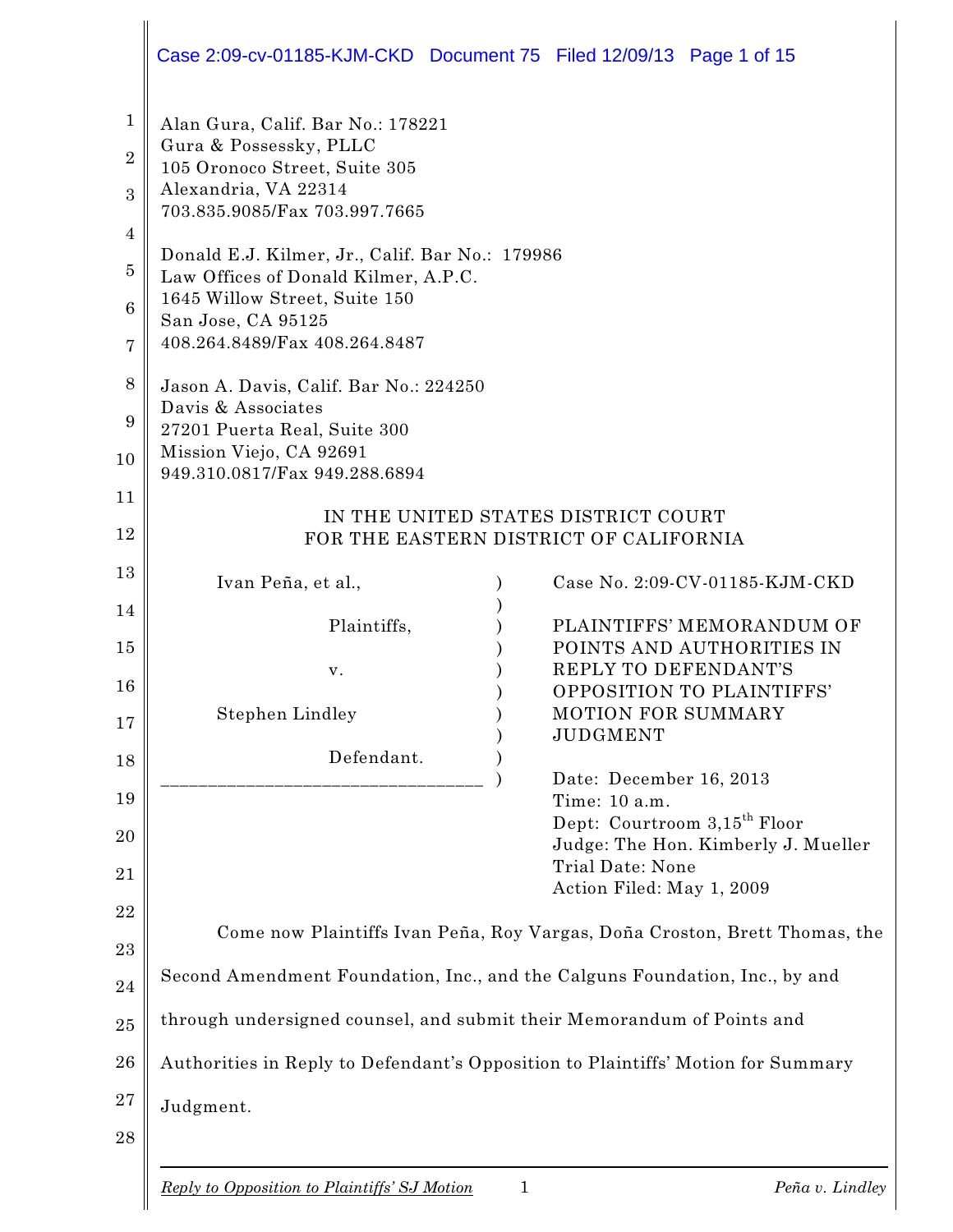|                  | Case 2:09-cv-01185-KJM-CKD Document 75 Filed 12/09/13 Page 2 of 15 |                                                                       |                 |
|------------------|--------------------------------------------------------------------|-----------------------------------------------------------------------|-----------------|
| $\mathbf{1}$     | Dated: December 9, 2013                                            | Respectfully submitted,                                               |                 |
| $\boldsymbol{2}$ | Alan Gura, Cal. Bar No.: 178221                                    | Donald E.J. Kilmer, Jr., Cal. Bar No. 179986                          |                 |
| 3                | Gura & Possessky, PLLC<br>105 Oronoco Street, Suite 305            | Law Offices of Donald Kilmer, A.P.C.<br>1645 Willow Street, Suite 150 |                 |
| 4                | Alexandria, VA 22314                                               | San Jose, CA 95125                                                    |                 |
| $\overline{5}$   | 703.835.9085/Fax 703.997.7665<br>alan@gurapossessky.com            | 408.264.8489/Fax 408.264.8487<br>Don @DKLawOffice.com                 |                 |
| $6\phantom{.}6$  | /s/ Alan Gura                                                      | /s/ Donald E.J. Kilmer, Jr.                                           |                 |
| 7                | Alan Gura                                                          | Donald E.J. Kilmer, Jr.                                               |                 |
| 8                | Jason A. Davis, Cal. Bar No.: 224250                               |                                                                       |                 |
| 9                | Davis & Associates<br>27201 Puerta Real, Suite 300                 |                                                                       |                 |
| 10               | Mission Viejo, CA 92691                                            |                                                                       |                 |
| 11               | 949.310.0817/Fax 949.288.6894                                      | <b>Attorneys for Plaintiffs</b>                                       |                 |
| 12               |                                                                    |                                                                       |                 |
| 13               |                                                                    |                                                                       |                 |
| 14               |                                                                    |                                                                       |                 |
| 15               |                                                                    |                                                                       |                 |
| 16               |                                                                    |                                                                       |                 |
| 17               |                                                                    |                                                                       |                 |
| 18               |                                                                    |                                                                       |                 |
| 19               |                                                                    |                                                                       |                 |
| 20               |                                                                    |                                                                       |                 |
| 21               |                                                                    |                                                                       |                 |
| 22               |                                                                    |                                                                       |                 |
| 23               |                                                                    |                                                                       |                 |
| 24               |                                                                    |                                                                       |                 |
| 25               |                                                                    |                                                                       |                 |
| 26               |                                                                    |                                                                       |                 |
| 27               |                                                                    |                                                                       |                 |
| 28               |                                                                    |                                                                       |                 |
|                  | Reply to Opposition to Plaintiffs' SJ Motion                       | $\overline{2}$                                                        | Peña v. Lindley |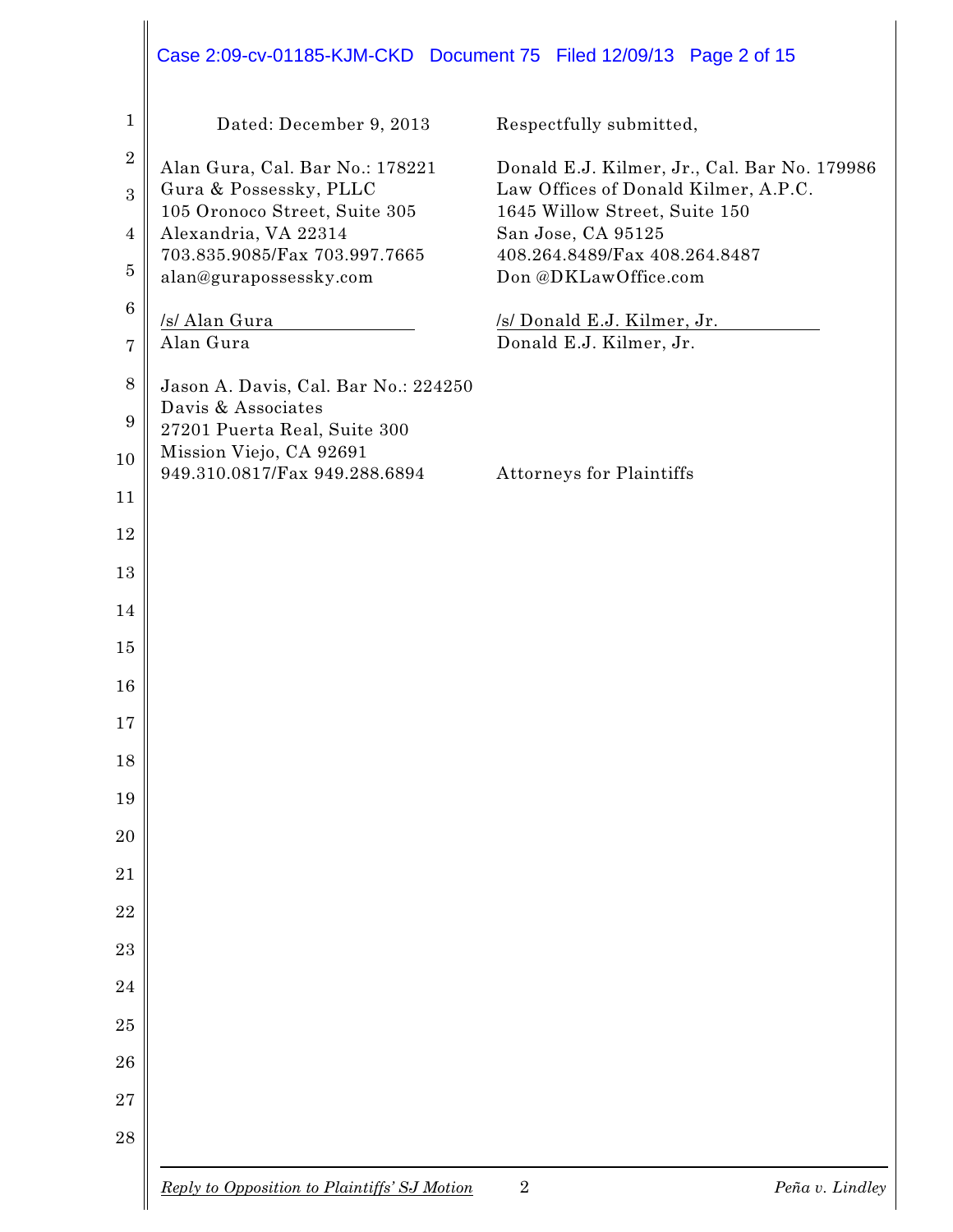|      | TABLE OF CONTENTS                                                                                                    |
|------|----------------------------------------------------------------------------------------------------------------------|
|      |                                                                                                                      |
|      |                                                                                                                      |
|      |                                                                                                                      |
| I.   | Not Every Second Amendment Case Requires A Means-Ends                                                                |
| II.  | Defendant Fails to Rebut the Fact that the Handguns<br>Plaintiffs Seek Are of the Kind in Common Use for             |
| III. | The Handgun Rostering Requirements Fail Heightened<br>Scrutiny and Violate Plaintiffs' Rights to Equal Protection 10 |
|      |                                                                                                                      |
|      |                                                                                                                      |
|      |                                                                                                                      |
|      |                                                                                                                      |
|      |                                                                                                                      |
|      |                                                                                                                      |
|      |                                                                                                                      |
|      |                                                                                                                      |
|      |                                                                                                                      |
|      |                                                                                                                      |
|      |                                                                                                                      |
|      |                                                                                                                      |
|      |                                                                                                                      |
|      |                                                                                                                      |
|      |                                                                                                                      |
|      |                                                                                                                      |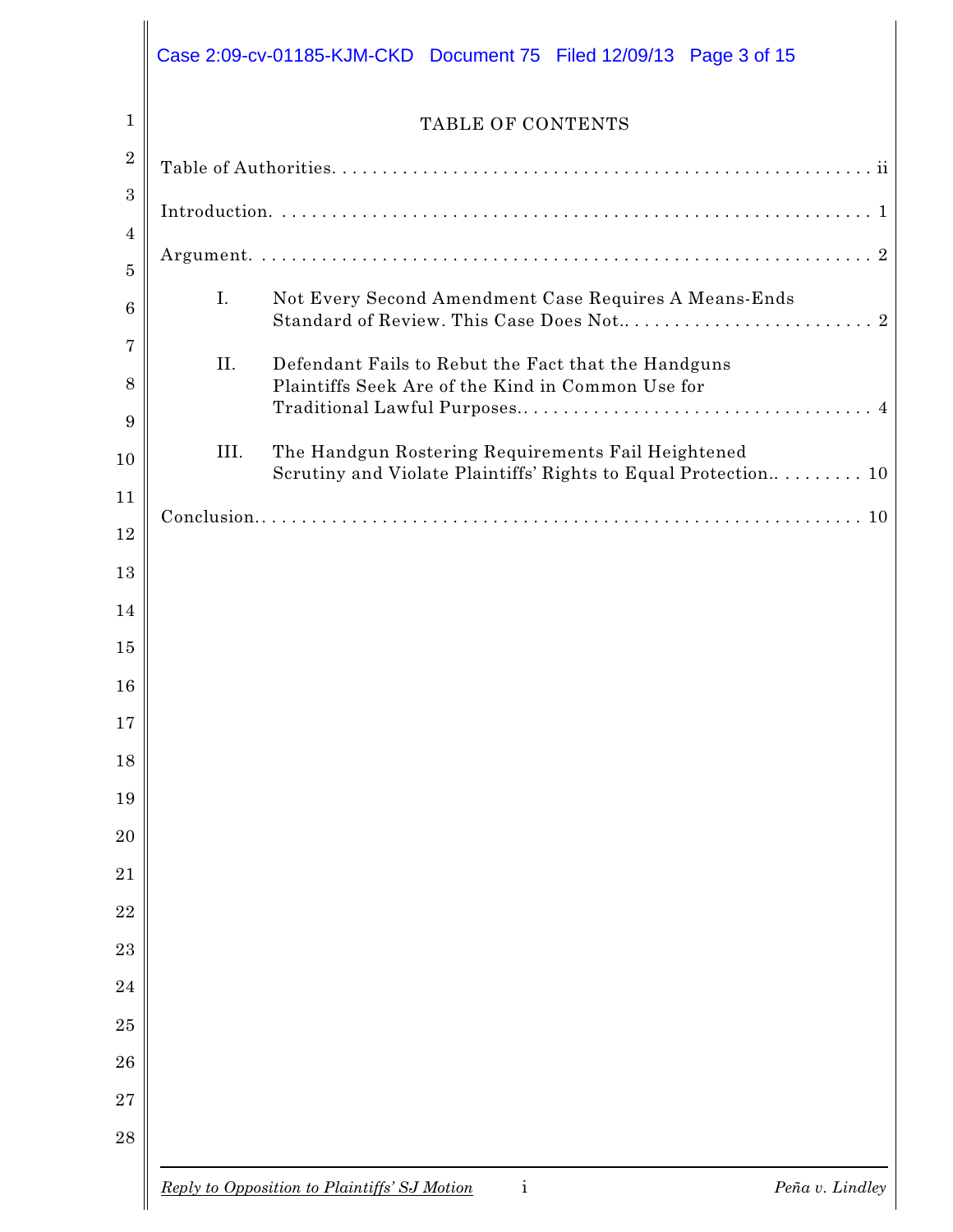|                     | Case 2:09-cv-01185-KJM-CKD Document 75 Filed 12/09/13 Page 4 of 15    |
|---------------------|-----------------------------------------------------------------------|
| 1                   | <b>TABLE OF AUTHORITIES</b>                                           |
| $\overline{2}$<br>3 | Cases                                                                 |
| 4                   | Butler v. Michigan,                                                   |
| 5                   |                                                                       |
| $6\phantom{.}6$     | Daniels-Hall v. Nat'l Educ. Ass'n,                                    |
| 7                   | District of Columbia v. Heller,                                       |
| 8                   |                                                                       |
| 9                   | Gideon v. Wainwright,                                                 |
| 10                  |                                                                       |
| 11                  | McDonald v. City of Chicago,                                          |
| 12                  |                                                                       |
| 13                  | Moore v. Madigan,                                                     |
| 14                  | Range Road Music, Inc. v. East Coast Foods, Inc.,                     |
| 15                  |                                                                       |
| 16                  | Roe v. Wade,                                                          |
| 17                  |                                                                       |
| 18                  | Staples v. United States,                                             |
| 19                  |                                                                       |
| 20                  | United States v. Chovan, No. 11-50107,                                |
| 21                  | United States v. Liles,                                               |
| 22                  |                                                                       |
| 23                  | United States v. Marzzarella,                                         |
| 24                  |                                                                       |
| 25                  | United States v. Miller,                                              |
| 26                  |                                                                       |
| 27                  | United States v. Von Willie,                                          |
| 28                  |                                                                       |
|                     | Reply to Opposition to Plaintiffs' SJ Motion<br>Peña v. Lindley<br>11 |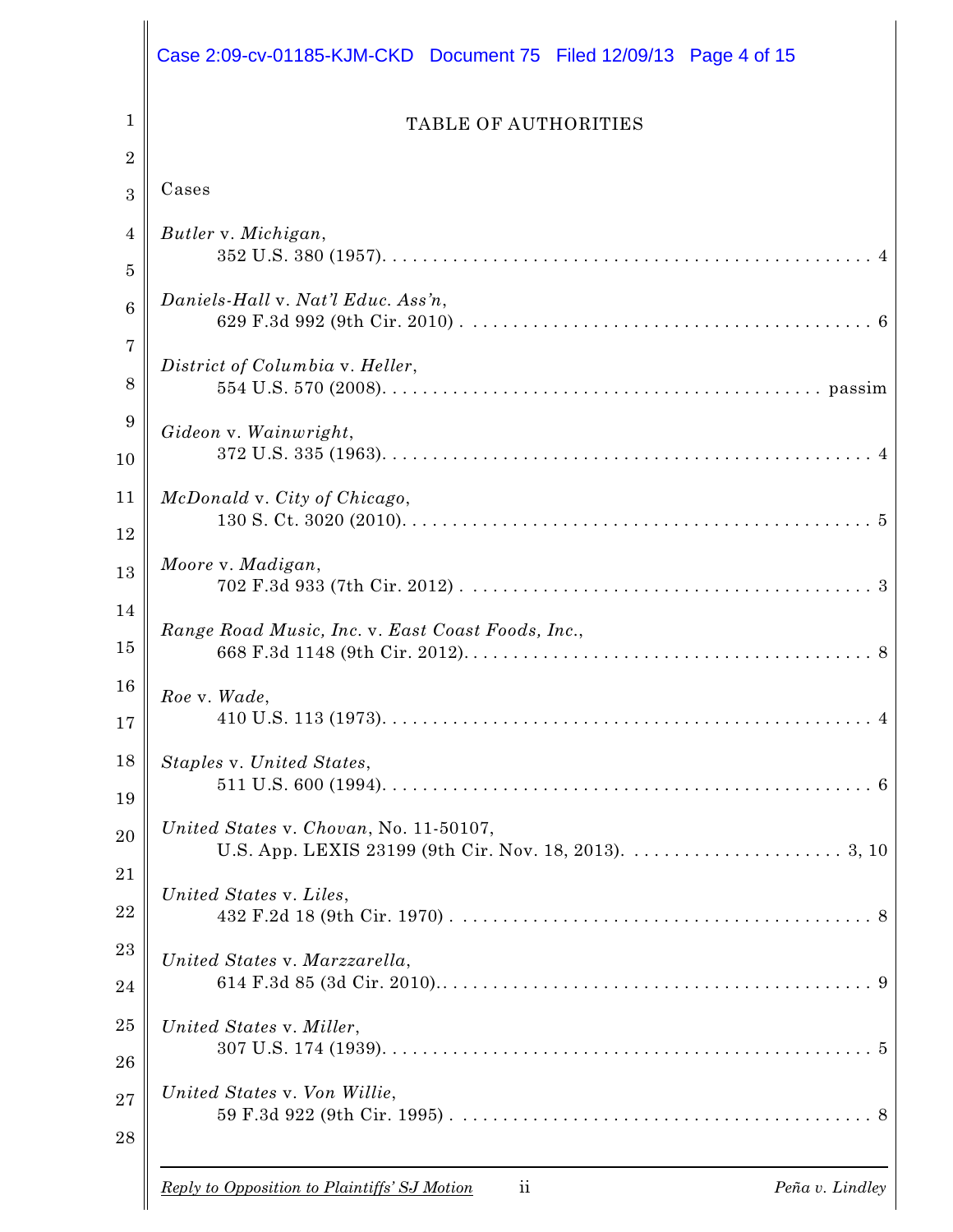|                                                                                                            | Case 2:09-cv-01185-KJM-CKD Document 75 Filed 12/09/13 Page 5 of 15                                                                |
|------------------------------------------------------------------------------------------------------------|-----------------------------------------------------------------------------------------------------------------------------------|
| $\mathbf{1}$<br>$\overline{2}$                                                                             | United States v. Vongxay,                                                                                                         |
| $\boldsymbol{3}$<br>$\overline{4}$                                                                         | Statutes, Rules and Regulations                                                                                                   |
| $\overline{5}$                                                                                             |                                                                                                                                   |
| $6\phantom{1}6$                                                                                            |                                                                                                                                   |
|                                                                                                            |                                                                                                                                   |
| 8                                                                                                          |                                                                                                                                   |
| $\boldsymbol{9}$                                                                                           |                                                                                                                                   |
| 10                                                                                                         |                                                                                                                                   |
| 11                                                                                                         | <b>Other Authorities</b>                                                                                                          |
| 12<br>13                                                                                                   | Instructions, ATF Form 5300.11, available at<br>http://www.atf.gov/files/forms/download/                                          |
| 14<br>15                                                                                                   | McDonald v. City of Chicago, N.D. Ill. No. 08-3645,                                                                               |
| 16<br>17                                                                                                   | Merriam-Webster Dictionary, available at<br>http://www.merriam-webster.com/dictionary/pistol                                      |
| 18<br>Merriam-Webster Dictionary, available at<br>19<br>http://www.merriam-webster.com/dictionary/revolver | (last visited Dec. 9, 2013). $\ldots$ . $\ldots$ . $\ldots$ . $\ldots$ . $\ldots$ . $\ldots$ . $\ldots$ . $\ldots$ . $\ldots$ . 6 |
| 20                                                                                                         |                                                                                                                                   |
|                                                                                                            |                                                                                                                                   |
|                                                                                                            |                                                                                                                                   |
| 23<br>24                                                                                                   |                                                                                                                                   |
|                                                                                                            |                                                                                                                                   |
|                                                                                                            |                                                                                                                                   |
|                                                                                                            |                                                                                                                                   |
| 28                                                                                                         |                                                                                                                                   |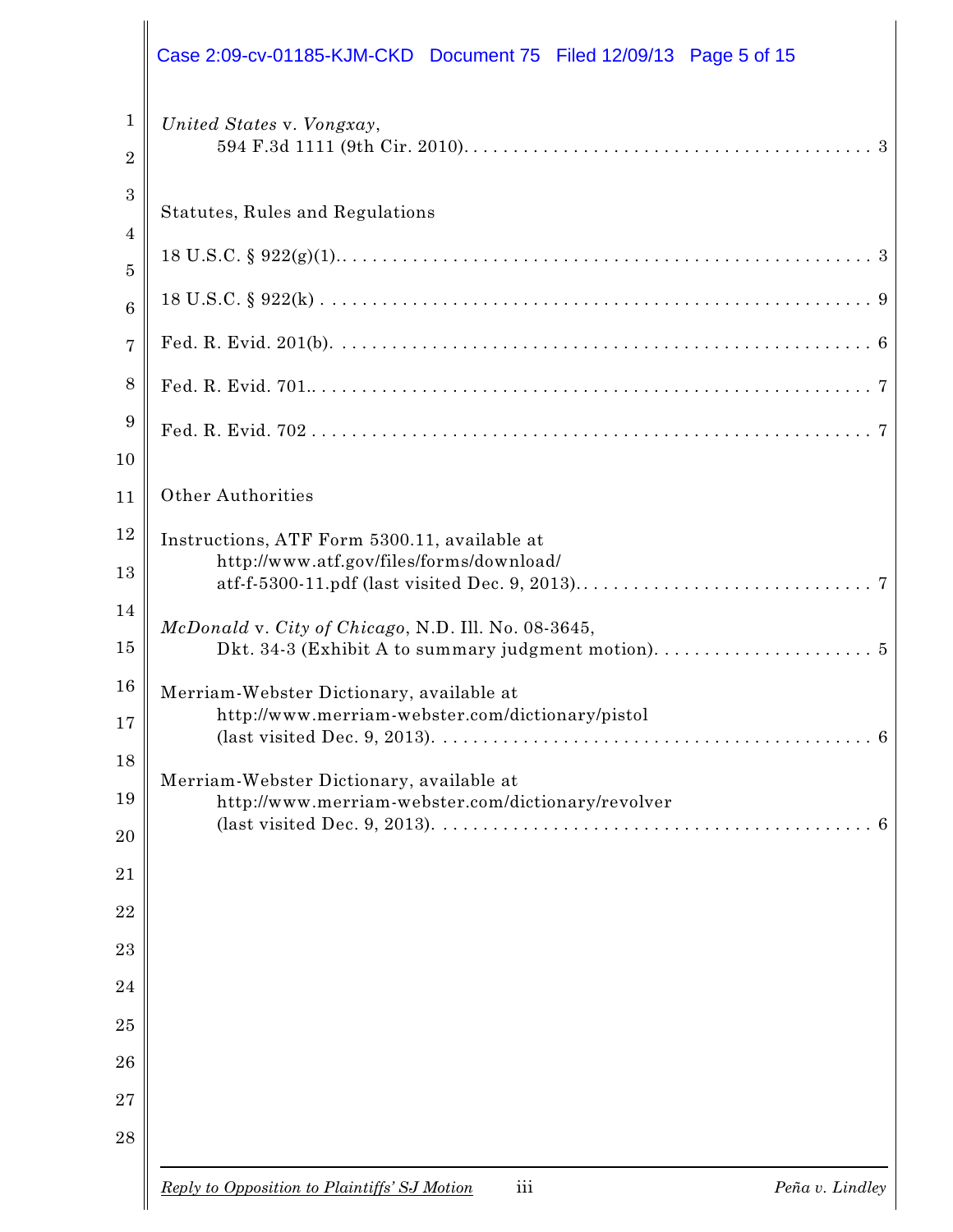|                                | Case 2:09-cv-01185-KJM-CKD Document 75 Filed 12/09/13 Page 6 of 15                                                           |
|--------------------------------|------------------------------------------------------------------------------------------------------------------------------|
| $\mathbf{1}$<br>$\overline{2}$ | MEMORANDUM OF POINTS AND AUTHORITIES IN REPLY TO<br>DEFENDANT'S OPPOSITION TO MOTION FOR SUMMARY JUDGMENT                    |
| 3                              | <b>INTRODUCTION</b>                                                                                                          |
| $\overline{4}$                 | Defendant correctly states that "plaintiffs are arguing that they have a                                                     |
| $\overline{5}$                 | constitutional right to purchase a handgun without [the alleged] safety features."                                           |
| $6\phantom{.}6$                | Def. Opp. Br. 6-7. Since:                                                                                                    |
| 7<br>8                         | handguns, as a class of arms, are protected by the Second Amendment;<br>District of Columbia v. Heller, 554 U.S. 570 (2008); |
| 9                              | 100% of handguns lack microstamping, SUF 31;                                                                                 |
| 10<br>11                       | 89% of semiautomatic handguns lack chamber loaded indicators, SUF<br>$14;$ and                                               |
| 12                             | 86% of semiautomatic handguns lack magazine disconnect devices, id.;                                                         |
| 13                             | Plaintiffs obviously have a constitutional right to purchase handguns lacking these                                          |
| 14<br>15                       | alleged "safety" features—and that is before considering the undisputed fact that the                                        |
| 16                             | State admonishes people not to rely on chamber loaded indicators and magazine                                                |
| 17                             | disconnect devices because doing so provides a dangerously false sense of security.                                          |
| 18                             | Defendant has no answer for why Plaintiffs cannot purchase guns, such as the                                                 |
| 19                             | one Ivan Peña seeks, that have already been "proven" safe to the state, but fell off                                         |
| <b>20</b>                      | the roster for administrative reasons; or handguns such as the High Standard                                                 |
| 21                             | revolver at issue in <i>Heller</i> , which might be perfectly safe under the roster's rules but                              |
| 22                             | are ineligible for testing. Nor can Defendant explain why so many people, for no                                             |
| 23                             | sensible reason, are exempted from the roster and allowed to have, for private                                               |
| 24<br>25                       | purposes, these supposedly "dangerous" handguns.                                                                             |
| 26                             | Indeed, Defendant's brief does not explain-and offers zero evidence-as to                                                    |
| 27                             |                                                                                                                              |
| 28                             | how it can possibly be that Dick Heller's handgun, 100% of the handguns lacking                                              |
|                                |                                                                                                                              |

*Reply to Opposition to Plaintiffs' SJ Motion* 1 *Peña v. Lindley*

 $\begin{array}{c} \hline \end{array}$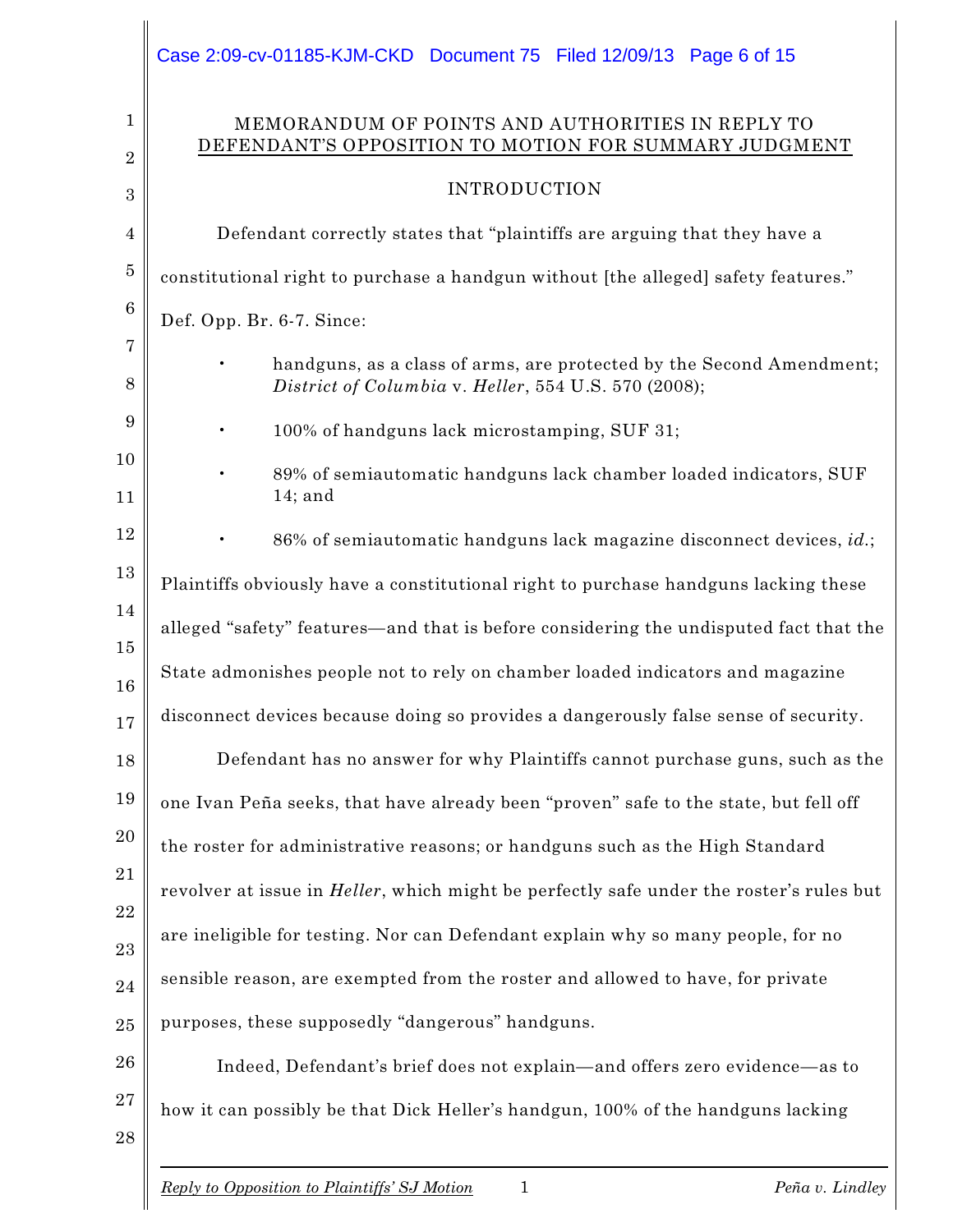### Case 2:09-cv-01185-KJM-CKD Document 75 Filed 12/09/13 Page 7 of 15

1

2

3

4

5

6

27

28

microstamping, and the overwhelming majority of semiautomatic handguns lacking chamber loaded indicators and magazine disconnect devices, are "dangerous and unusual," rather than handguns of the kind in common use for traditional lawful purposes. Defendant amply demonstrates the legislative preference for guns to be different—but that only helps establish the current reality.

7 8 9 10 11 12 13 14 15 Preferring to avoid the Supreme Court's common use test altogether, Defendant offers that "no court has recognized a constitutional right to purchase any handgun of one's choice regardless of its features." Def. Opp. Br. 7 (footnote omitted). That much is true as far as it goes. But the Supreme Court is a court. It held, like the D.C. Circuit before it, that people enjoy a right to purchase handguns notwithstanding the fact that several forests were pulped advancing the proposition that handguns, owing to their design and characteristics, were simply too dangerous to permit ordinary people to have, whatever the constitution provides.

16 17 18 19 20 21 22 23 24 Defendant thus only perfunctorily asserts various objections to the undeniable facts that handguns, including revolvers and semi-automatics lacking the state's desired features, are in common use for lawful purposes. Unmentioned in Defendant's brief, these objections do not withstand examination. Instead, Defendant knocks down two additional straw-men arguments Plaintiffs do not make: that the Second Amendment protects all firearms regardless of features, or only the characteristics of firearms as they existed in 1791. ARGUMENT

#### 25 26 I. Not Every Second Amendment Case Requires A Means-Ends Standard of Review. This Case Does Not.

Defendant claims that "[w]e now have certainty that [Plaintiff's first]

*Reply to Opposition to Plaintiffs' SJ Motion* 2 *Peña v. Lindley*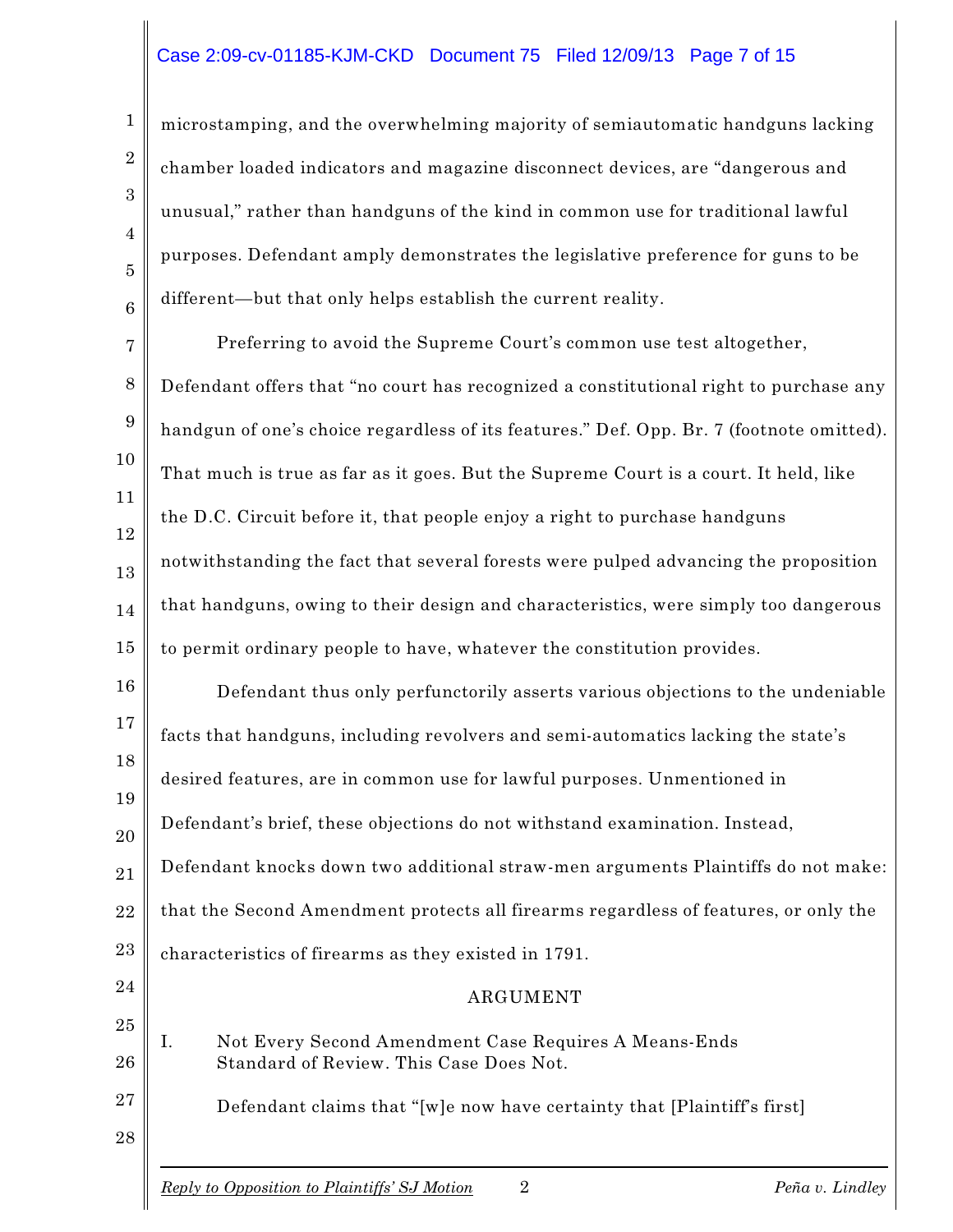#### Case 2:09-cv-01185-KJM-CKD Document 75 Filed 12/09/13 Page 8 of 15

1

2

3

4

analytical approach," dispensing with means-ends scrutiny, "is wrong." Def. Opp. Br. 1 (citing *United States* v. *Chovan*, No. 11-50107, U.S. App. LEXIS 23199 (9th Cir. Nov. 18, 2013)).

5 6 7 8 9 10 11 12 13 14 15 *Chovan* indeed brings "certainty" that someone is "wrong," but that someone is the Defendant, who has apparently abandoned his "substantial burden" theory of the case. *Compare* Defendant's SJ Br. (filed Oct. 25, 2013) *with* Defendant's Opp. Br. (filed Dec. 2, 2013). What *Chovan* did *not* do is overrule the Supreme Court's analytical approach in *Heller*, which declined to use means-ends scrutiny to resolve the constitutional question surrounding a handgun ban. Nor did *Chovan* overrule *United States* v. *Vongxay*, 594 F.3d 1111 (9th Cir. 2010), which used no standard of review to uphold the federal felon in possession ban, 18 U.S.C. §  $922(g)(1)$ , as presumptively lawful. *See also Moore* v. *Madigan*, 702 F.3d 933 (7th Cir. 2012) (total handgun carry ban unconstitutional without reference to standards of review).

16 17 18 19 20 21 22 23 24 25 *Heller* and *Vongxay* represent two sides of the same coin: as with many laws implicating constitutional rights, some gun restrictions are (un)constitutional simply by reference to historical practice. Suppose that California were to allow individuals to purchase any handgun they wished, but maintained, for various alleged safety reasons, that handguns kept at home be rendered inoperable. This Court would not apply *Chovan*'s two-step review to shoehorn such a blatantly unconstitutional law into some means-ends standard of review, when binding precedent simply declares such laws "unconstitutional." *Heller*, 554 U.S. at 630.

26 27 28 Were Defendant correct, and the Court were required to apply means-ends scrutiny in every Second Amendment case, then *Heller* and *Vongxay* were wrongly decided. Means-ends scrutiny is useful in many constitutional contexts, but it has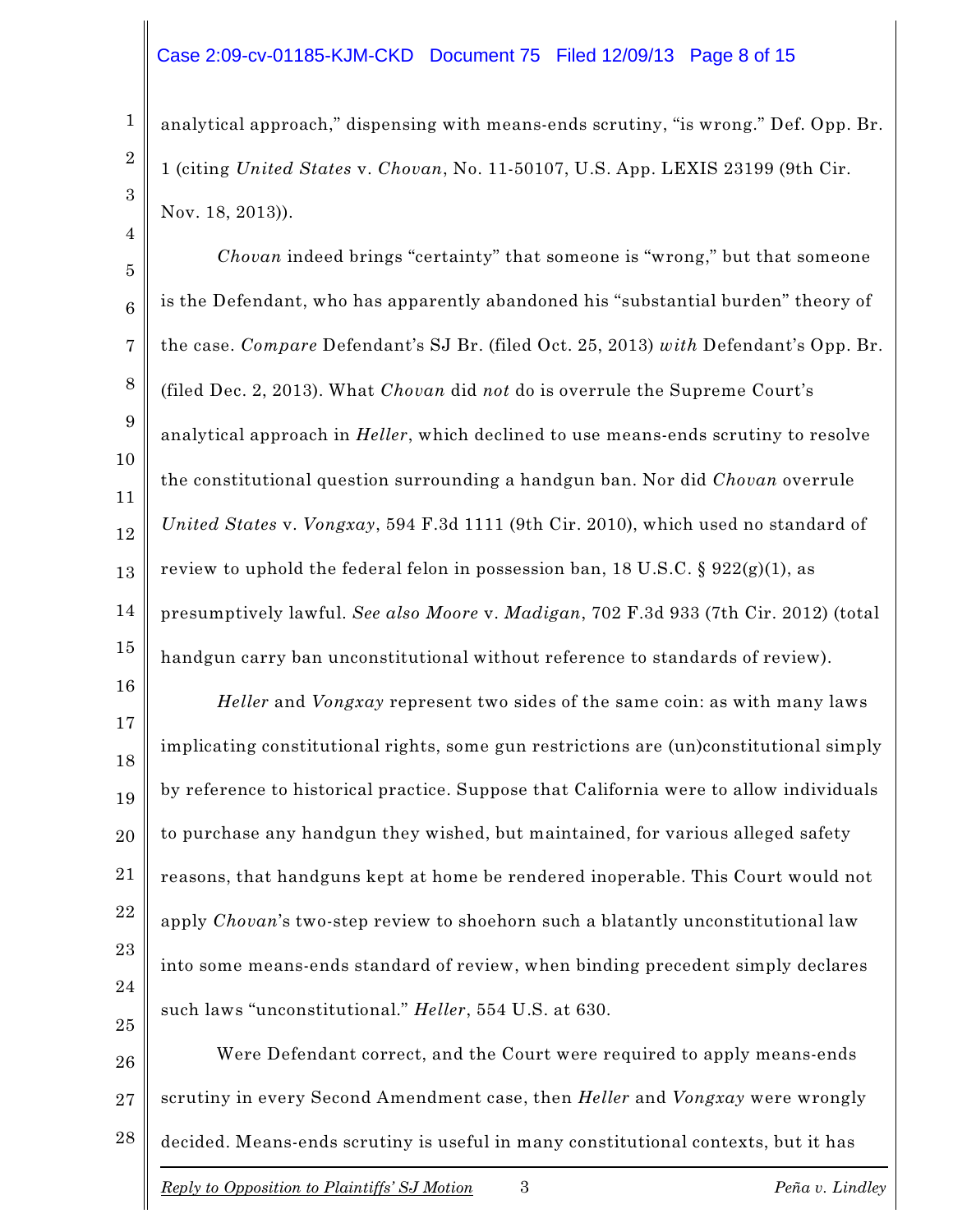# Case 2:09-cv-01185-KJM-CKD Document 75 Filed 12/09/13 Page 9 of 15

1 2 3 4 5 6 7 8 9 10 11 12 13 14 15 16 17 18 19 20 21 22 23 24 25 26 27 28 never been made exclusively mandatory—not with respect to the Second Amendment, or to any other aspect of fundamental rights. The Sixth Amendment requires that the accused be provided counsel—not because of "intermediate" or "strict" scrutiny, but because that is the Supreme Court's considered interpretation of the Amendment. *Gideon* v. *Wainwright*, 372 U.S. 335 (1963). Abortion regulations may be subjected to means-ends review, but abortion prohibitions are not. *Roe* v. *Wade*, 410 U.S. 113 (1973). Myriad cases balance First Amendment and regulatory interests, but precedent involving arbitrary prohibitions of protected speech are more direct. *See*, *e.g. Butler* v. *Michigan*, 352 U.S. 380 (1957). *Heller* supplies the analytical framework here. Neither the Supreme Court, nor the D.C. Circuit before it, required a means-ends standard of review to measure Washington, D.C.'s handgun ban against the Second Amendment. This case, if anything, presents a handgun ban. It does not matter that Defendant believes that whatever the state bans is, by virtue of that legislative opinion, unacceptably dangerous. $^{\rm 1}$  Nor does it matter that other arms are available. The Supreme Court rejected both arguments in *Heller*. If the arms are protected, then however they might be regulated, they cannot be banned; the judicial inquiry ends. II. Defendant Fails to Rebut the Fact that the Handguns Plaintiffs Seek Are of the Kind in Common Use for Traditional Lawful Purposes. Because Defendant does not brief his objections to Plaintiffs' "common use" claims, the extent of his issues with Plaintiffs' evidence is unclear. Defendant's <sup>1</sup>Surely, California cannot legislate guns into and out of constitutional protection, any more than a legislative declaration determines which books, movies, and video games fall outside the realm of traditional First Amendment protection. Defendant's argument, that the *legislature* determines what is or is not within constitutional protection, renders the Constitution meaningless.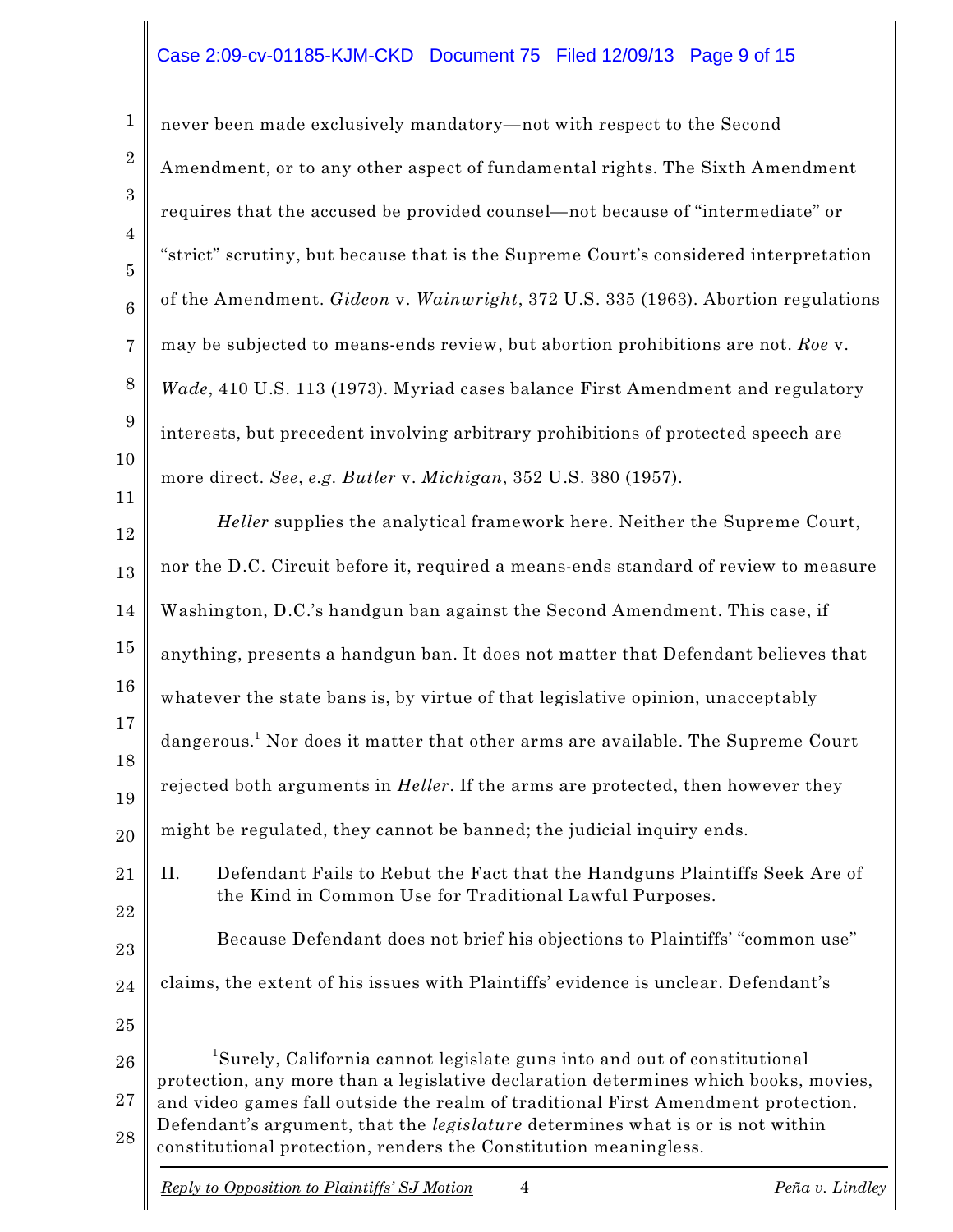# Case 2:09-cv-01185-KJM-CKD Document 75 Filed 12/09/13 Page 10 of 15

1 2 3 4 5 6 7 8 9 10 11 12 13 brevity on this point—and desire to avoid the common use test—is understandable; there is something odd about the Chief of the state's Bureau of Firearms being unable to agree that handguns, including those lacking features that the legislature found absent from 89% and 86% of semiautomatic handguns, and a feature (microstamping) that does not actually exist, are arms of the kind in common use for traditional lawful purposes. The question of whether handguns lacking chamber loaded indicators, magazine disconnect devices, and microstamping are in common use for traditional lawful purposes, to say nothing of guns ineligible for testing or otherwise administratively barred, is hardly a matter of expert opinion. Rather, it is a matter of judicial notice and, in any event, the evidence on these points is conclusive.

14 15 16 17 18 19 20 21 22 23 24 25 It bears repeating that in neither *Heller* nor *McDonald* v. *City of Chicago*, 130 S. Ct. 3020 (2010), not one judge or justice, on the District Courts, the Courts of Appeals, or the Supreme Court, struggled with whether the plaintiffs' handguns were of the kind in common use for lawful purposes. Brett Thomas's desired High Standard revolver is the very make and model at issue in *Heller*. If the Supreme Court did not know that revolvers are handguns of the type in common use for lawful purposes, it would have remanded on that issue. *See United States* v. *Miller*,  $307$  U.S. 174 (1939).<sup>2</sup> Nor is there any doubt that semi-automatic firearms anything but common. Well before *Heller*, the Supreme Court invoked the "long tradition of widespread lawful gun ownership by private individuals in this country" to hold that

26

*Reply to Opposition to Plaintiffs' SJ Motion* 5 *Peña v. Lindley*

<sup>27</sup> 28  $^2$ Otis McDonald's handgun was a semi-automatic Beretta 950. *See McDonald* v. *City of Chicago*, N.D. Ill. No. 08-3645, Dkt. 34-3 (Exhibit A to summary judgment motion). That handgun does not appear on Defendant's roster.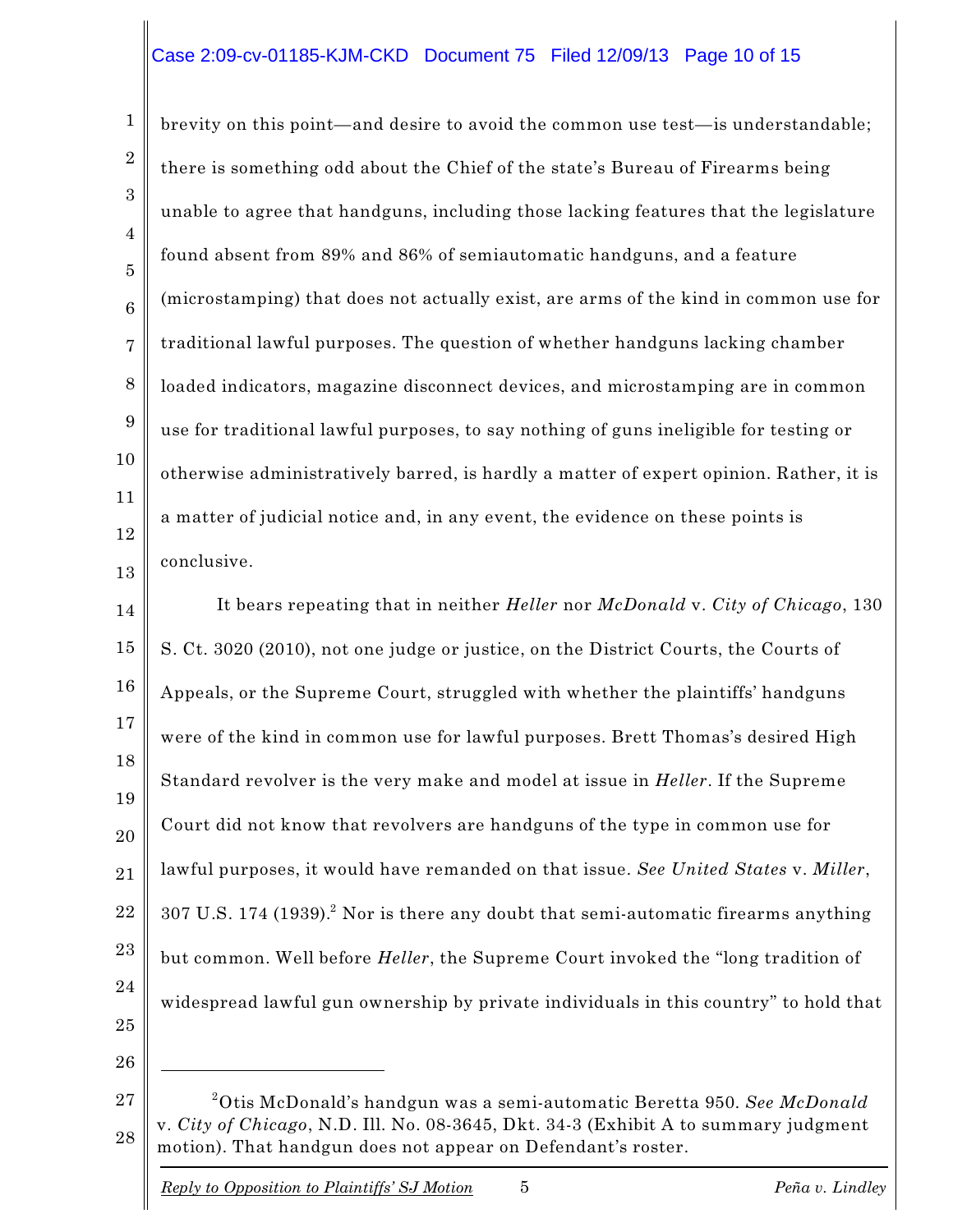## Case 2:09-cv-01185-KJM-CKD Document 75 Filed 12/09/13 Page 11 of 15

1

2

3

4

possession of an apparent semi-automatic rifle does not create a duty to inquire whether the firearm happens to be an illegal machine gun. *Staples* v. *United States*, 511 U.S. 600, 610 (1994).

5 6 7 8 9 10 11 12 13 14 15 16 17 18 19 The very fact that the Supreme Court announced a "common use" test for arms inherently requires that at least *some* understanding of which sort of guns are "common" would be within judicial notice—either "generally known within the trial court's territorial jurisdiction" or which "can be accurately and readily determined from sources whose accuracy cannot reasonably be questioned." Fed. R. Evid. 201(b). The Supreme Court was not guessing when it assumed that revolvers and semiautomatic firearms are within common use. The facts contained in the ATF manufacturing report, a simple government survey, are plainly within judicial notice. *See Daniels-Hall* v. *Nat'l Educ. Ass'n*, 629 F.3d 992, 998-99 (9th Cir. 2010) (judicial notice of facts reported on government websites). Contrary to Defendant's suggestion, the report supplies ample proof that revolvers and semiautomatic handguns are common enough. The relevant words are "pistols" and "revolvers," which, as both are used to distinguish each other, cannot mean the same thing.

20 21 22 23 24 25 26 27 28 No special expertise is needed to decipher these words. A dictionary will suffice. The first full definition for "pistol" is "a handgun whose chamber is integral with the barrel; broadly : handgun." See Merriam-Webster Dictionary, available at http://www.merriam-webster.com/dictionary/pistol (last visited Dec. 9, 2013). A "revolver" is "a handgun with a cylinder of several chambers brought successively into line with the barrel and discharged with the same hammer." See Merriam-Webster Dictionary, available at http://www.merriam-webster.com/dictionary/ revolver (last visited Dec. 9, 2013). Helpfully, the ATF defines these terms in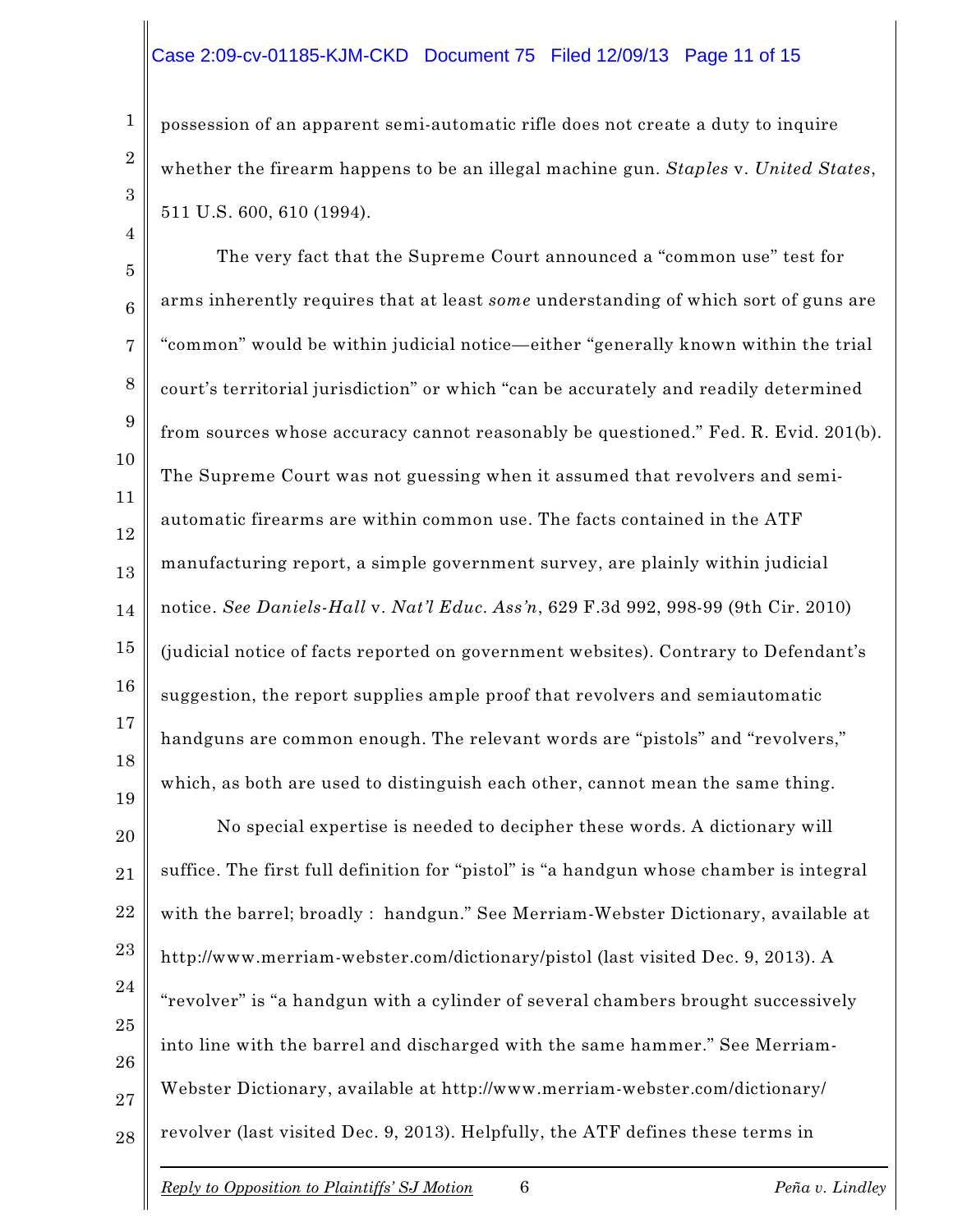#### Case 2:09-cv-01185-KJM-CKD Document 75 Filed 12/09/13 Page 12 of 15

1 2 3 4 5 6 7 8 9 substantially the same way that Merriam-Webster does, referring, in the form that elicits the reported information, to "pistol" as a handgun with "a chamber(s) as an integral part(s) of, or permanently aligned with, the bore(s)," and "revolver" as "[a] projectile weapon, of the pistol type, having a breechloading chamber cylinder so arranged that the cocking of the hammer or movement of the trigger rotates it and brings the next cartridge in line with the barrel for firing." *See* Instructions, ATF Form 5300.11, available at http://www.atf.gov/files/forms/download/ atf-f-5300-11.pdf (last visited Dec. 9, 2013).

10 11 12 13 14 15 16 17 18 19 20 21 22 Modern non-revolver "pistols" utilize magazines, which are nearly always detachable, to feed bullets into the chamber. This, again, is not a scientific opinion beyond the ken of lay understanding, but a matter of judicial notice. Anyone who has seen a movie or television show in the last fifty years might have seen semiautomatic handguns with detachable magazines used for traditional lawful purposes—which is precisely why Defendant exempts the entertainment industry from the roster. This knowledge is similar to the knowledge possessed by any teenager that modern cars lacking a manual transmission utilize an automatic transmission. And one need not be a naval or locomotive engineer to know that modern warships do not employ sails, and that Amtrak does not run steam engines billowing smoke and ash from coal-fired boilers in regular service.

23 24 25 26 27 28 Beyond the ATF report, dictionaries, and common knowledge, Plaintiffs' declarations plainly suffice to explain these points under Fed. R. Evid. 701, as their testimony is "(a) rationally based on [their] perception; (b) helpful to . . . determining a fact in issue; and (c) not based on scientific, technical, or other specialized knowledge within the scope of Rule 702." Plaintiffs are merely describing what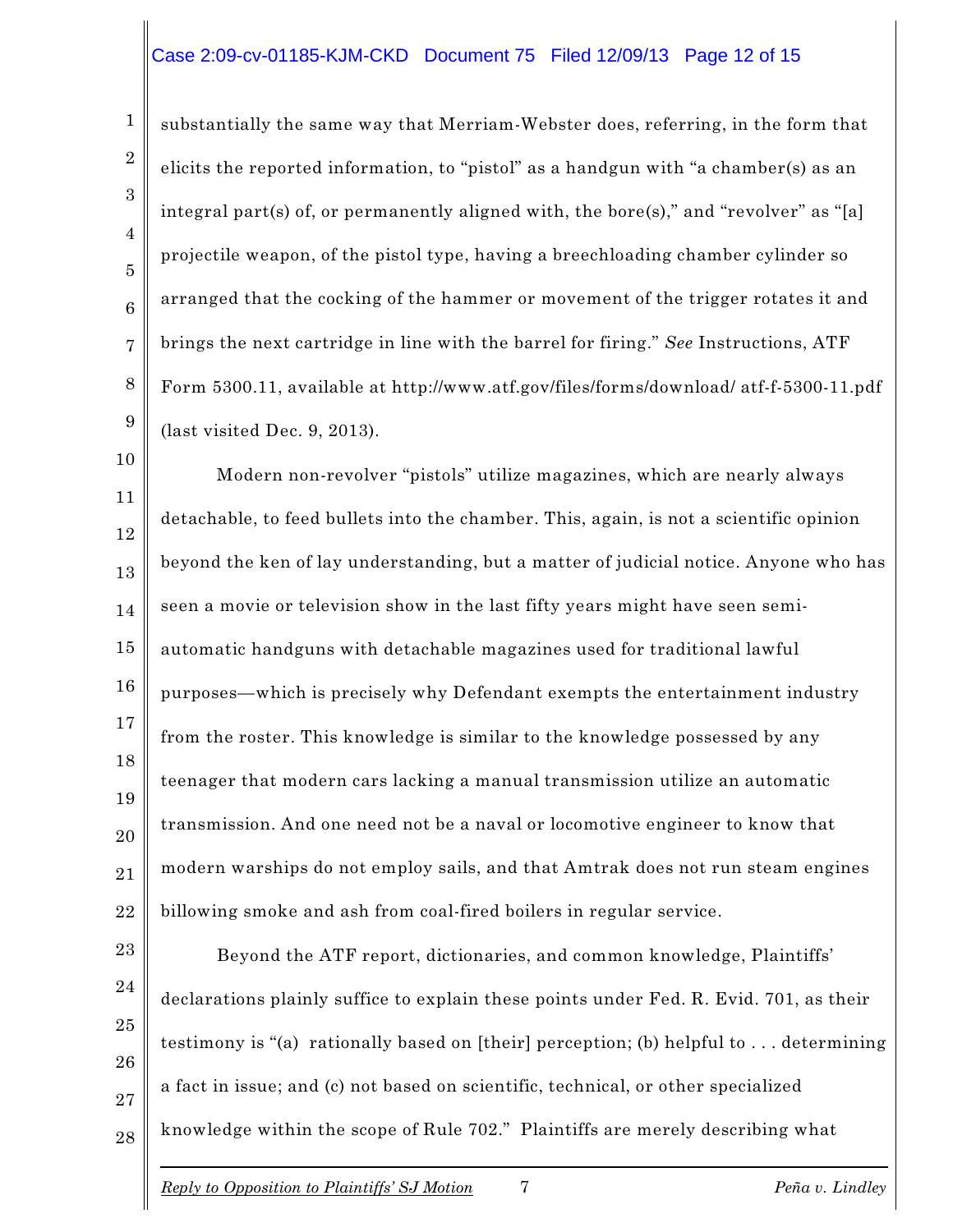## Case 2:09-cv-01185-KJM-CKD Document 75 Filed 12/09/13 Page 13 of 15

1 2 3 4 5 6 7 8 9 10 11 12 13 14 15 16 17 firearms are in common use based on their observations. The Ninth Circuit has always allowed this type of information, relating to firearms, to be admitted. *See, e.g.*, *United States* v. *Von Willie*, 59 F.3d 922, 929 (9th Cir. 1995) (allowing officer to testify that "the MK-11 . . . was a particularly intimidating gun and he knew of drug dealers who used that specific weapon . . . These observations are common enough and require such a limited amount of expertise, if any, that they can, indeed, be deemed lay witness opinion"); *United States* v. *Liles*, 432 F.2d 18, 20 (9th Cir. 1970) ("The manager of the sporting goods section, a man who sold a wide variety of firearms, identified the weapon as common variety of revolver."); *cf. Range Road Music, Inc.* v. *East Coast Foods, Inc.*, 668 F.3d 1148, 1153 (9th Cir. 2012). It cannot be that lay witnesses may testify that drug dealers use MK-11s for their "particularly intimidating" features, but gun owners and the heads of Second Amendment groups cannot establish that revolvers and semi-automatic handguns are used for lawful purposes by the American public.

18 19 20 21 22 23 24 25 26 27 Given the background facts that handguns, revolvers and semi-automatic pistols, are in common use for traditional lawful purposes, non-rostered handguns are plainly within that set. Defendant admitted that no microstamping compliant handguns exist, and he does not know whether they ever will exist. SUF 31; Exh. P., RFA Responses 7 & 8. The Act's legislative history establishes that chamber loaded indicators and magazine disconnect devices are absent from 89% and 86%, respectively, of all semi-automatic handguns. SUF 14. And this is before Plaintiffs testified as to the broad impact of California's handgun rostering law. Sidestepping the issue, Defendant offers various arguments taking issue with

28 (and misconstruing) the common use test itself. Defendant should raise these issues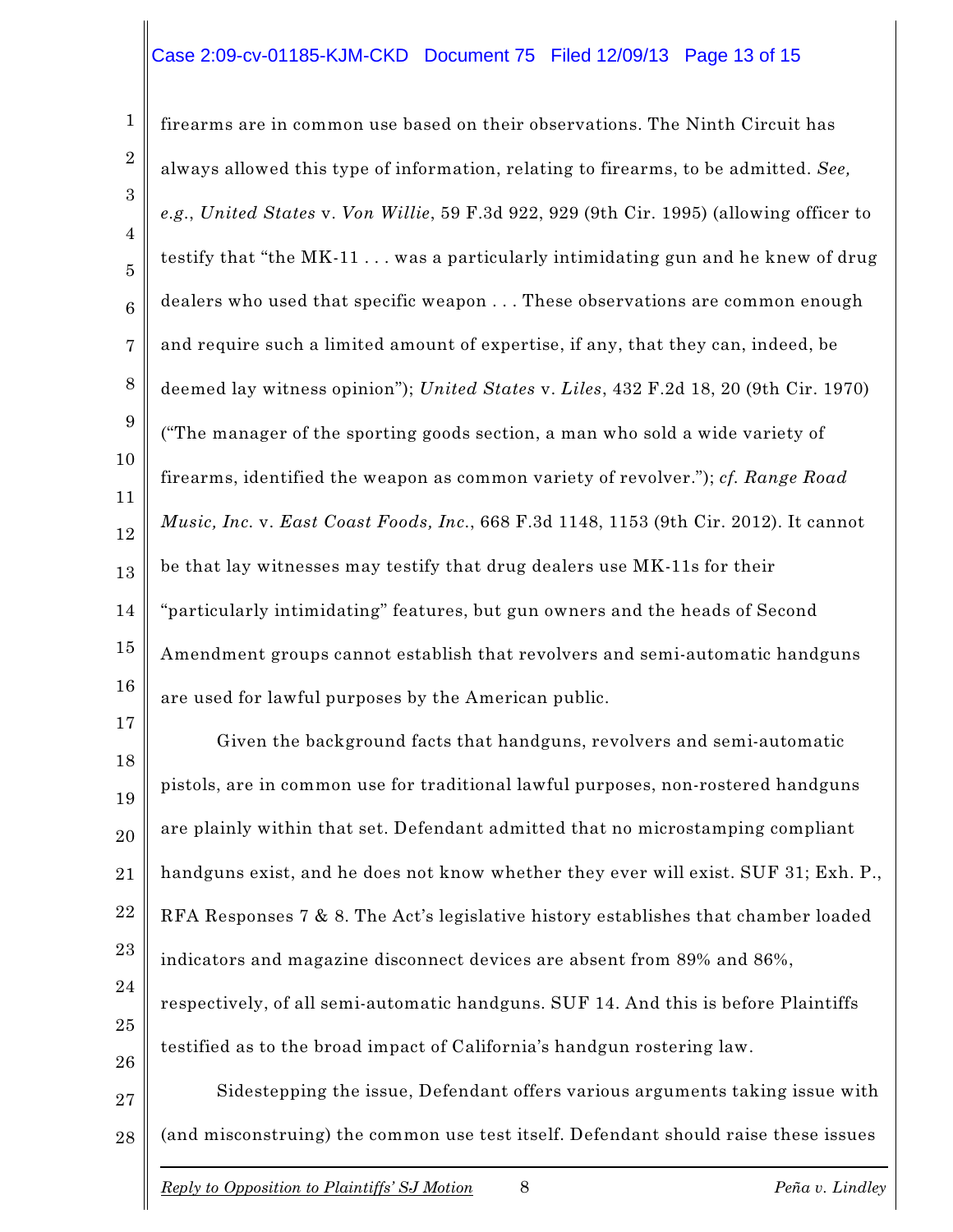# Case 2:09-cv-01185-KJM-CKD Document 75 Filed 12/09/13 Page 14 of 15

with the Supreme Court, which handed down the test in *Heller*. Defendant's assertion that Plaintiffs could just as easily claim a right to "*any* firearm that might be called a 'handgun,'" Def. SJ Opp. 7 n.3, is simply incorrect. If Plaintiffs claimed a right to a handgun whose function meant that it were *not* the sort of handgun that would be in common use for traditional lawful purposes, they would lose.

7 8 9 10 11 12 13 14 15 Nor does Defendant find support in the Third Circuit's rejection of a claim to unserialized handguns. *United States* v. *Marzzarella*, 614 F.3d 85 (3d Cir. 2010). To begin, *Marzzarella* did not and could not overrule *Heller*'s common use test. Plaintiffs do *not* make *Marzzarella*'s argument that their desired handguns are protected "because they were 'in common use' at the time of ratification." Def. SJ Opp. 7. "[T]he Second Amendment extends, prima facie, to all instruments that constitute bearable arms, even those that were not in existence at the time of the founding." *Heller*, 554 U.S. at 582.

16 17 18 19 20 21 22 23 24 25 26 27 But *Marzarella* hardly helps Defendant, as it offered that the common use test references a firearm's "utility:" "Heller distinguished handguns from other classes of firearms, such as long guns, by looking to their functionality . . . unmarked firearms are functionally no different from marked firearms." *Marzzarella*, 614 F.3d at 94. "Because unmarked weapons are functionally no different from marked weapons, [18 U.S.C.] § 922(k) does not limit the possession of any class of firearms." *Id.* at 98-99. But handguns containing the state's desired features *are* functionally different than those that do not. And Defendant does not address the fact that the rostering scheme bars access to many handguns of the kind in common use for administrative reasons bearing no relationship to particular features.

28

1

2

3

4

5

6